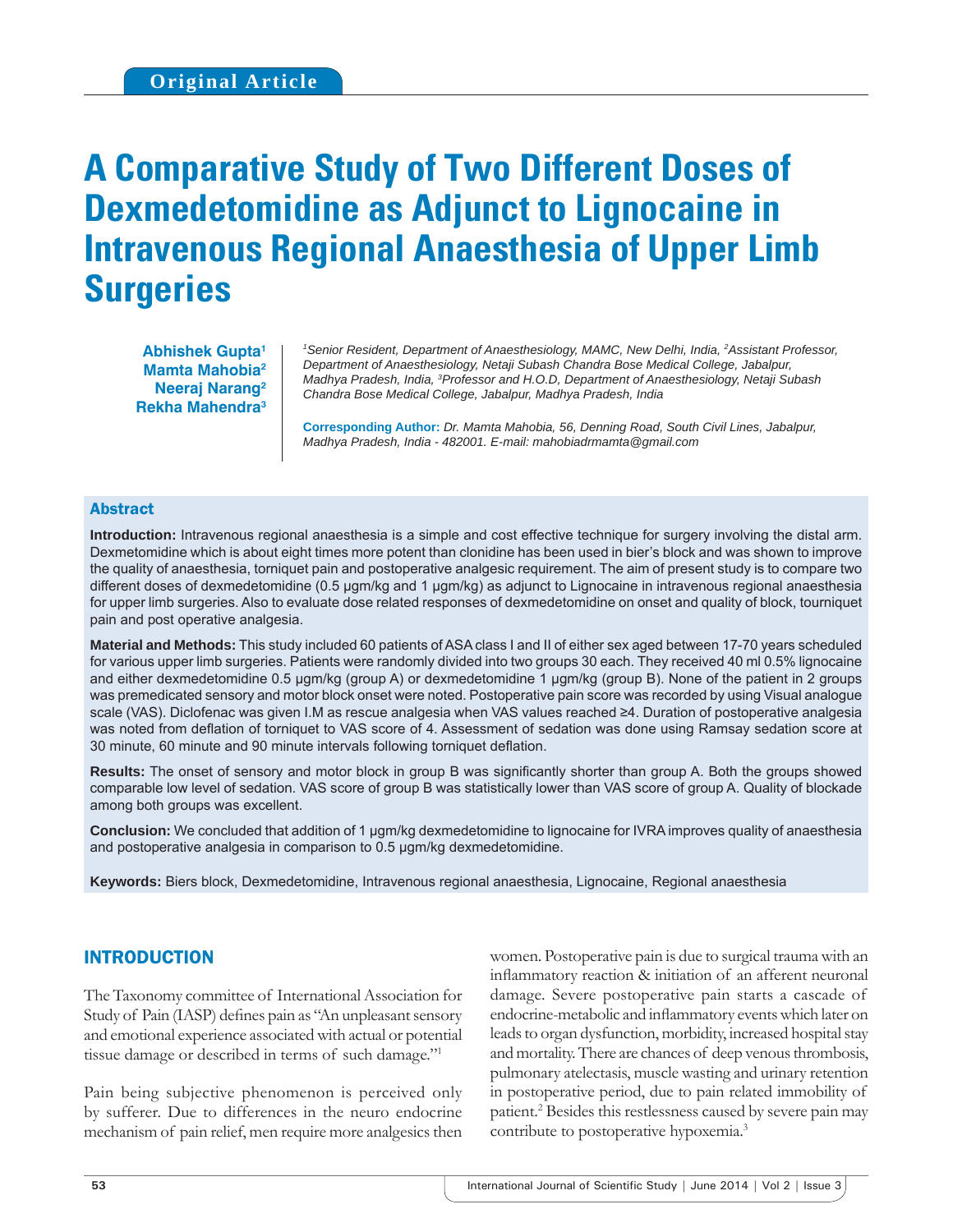The peripheral neural activation together with central neuroplastic changes associated with postoperative pain may in some patients continue into a chronic pain state.<sup>4,5</sup>

Assessing postoperative pain is very important. The aim of assessment is to determine the intensity, quality and duration of pain, to help decide on the choice of therapy and to evaluate the relative effectiveness of different therapies.

Approaches to the measurement and assessment of pain include verbal and numerical rating scales, visual analogue scale (VAS), behavioural observation scales and psychological responses. Of these the VAS is the most frequently used self rating score. The most common VAS consists of a 10 cm horizontal or vertical line with the two end points labelled 'No pain" and 'Worst pain ever'. Patients are required to place a mark on the 10 cm line at a point that corresponds to the level of pain intensity they presently feel. The distance in centimetre from the low end of VAS to the patient's mark is used as a numerical index of the severity of pain. Advantages include ease and brevity of administration and scoring, its minimal intrusiveness, its greater sensitivity to detect intervention-based changes in pain and its conceptual simplicity.6

# MANAGEMENT OF POST-OPERATIVE PAIN

- 1. Pharmacological measures*:* Include administration of drugs like opioids as well as non-opioids by various routes including oral, intra-muscular, intra-venous, perrectal, epidural, intrathecal, sublingual, intra-articular, subcutaneous, etc.<sup>7</sup>
- 2. Non-pharmacological modalities: Transcutaneous electrical nerve stimulation (TENS) applied with a relevant strong sub noxious intensity and adequate frequency in the wound area may reduce analgesic consumption in the postoperative period.8 Acupuncture is another non-pharmacological means which is proven to be of value in acute pain management especially in the postoperative period.<sup>9</sup>

The beginning of regional anaesthesia can be traced back to 1884 when Karl kollar reported efficacy of cocaine as local anaesthetic.

In 1908 August Karl Gustav Bier, Professor of Surgery at Berlin, described an unusual method of producing analgesia of a limb and named this technique VENOUS ANAESTHESIA i.e., use of vascular bed to bring anaesthetic agent to the nerve endings. He used an Esmarch bandage to exsanguinate the arm and injected procaine between two tourniquets to quickly produce anaesthetic and analgesic effects at the site.10

Though it proved effective, IVRA remained relatively unpopular until C McK Holmes reintroduced it in 1963. Today the technique is common due to its economy, rapid recovery, reliability, and simplicity.11

This technique begins by exsanguinating the limb as Bier did with an elastic bandage, squeezing blood proximally toward the heart. Pneumatic tourniquets are then applied to the limb and inflated to occlude all blood vessels. The local anaesthetic, typically lignocaine or prilocaine, is slowly injected as distally as possible into the exsanguinated limb. The anaesthetic sets in after approximately 20 minutes, at which point the tourniquets can be deflated and the surgery may begin. The wait time is important for avoiding toxic levels of anaesthetics in the systemic bloodstream. Alternatively, the tourniquets may remain inflated to maintain a bloodless field. $12,13$ 

The disadvantages of this type of block which includes less effective blockage, tourniquet pain and insufficient postoperative pain relief can be mitigated using drugs to potentiate local anaesthetics such as tramadol, $14$ α2-agonists,15 neostigmine,16 or nonsteroidal antiinflammatory drugs (NSAIDs).<sup>17</sup>

α2-Adrenergic receptor (adrenoceptor) agonists have been the focus of interest for their sedative, analgesic and perioperative sympatholytic and cardiovascular stabilizing effects with reduced anaesthetic requirements. Dexmedetomidine, a potent α-2 adrenoceptor agonist, is approximately 8 times more selective toward the α2- adrenoceptors than clonidine. Dexmedetomidine has been shown to decrease anesthetic requirements by up to 90% and to induce analgesia in rats, volunteers, and patients.18-22

The addition of clonidine to lignocaine during bier's block had shown to improve tourniquet pain tolerance but did not influence the speed and quality of bier's block. It's effect on prolonging post-operative analgesia is controversial. Reported side effects were post deflation sedation and hypotension.15,23

Dexemedetomidine which is about 8 times more potent than clonidine has been used in bier's block and was shown to improve the quality of anesthesia, torniquet pain and post-operative analgesic requirement. It's effect on speed of onset is controversial. This shows that dexemedetomodine is better adjuvent to lignocaine in bier's block than clonidine.

The aim of present study is to compare two different doses of dexemedetomidine (5 μg/kg and 1 μg/kg) as adjunct to lignocaine in intravenous regional anaesthesia for upper limb surgeries. To evaluate dose related responses of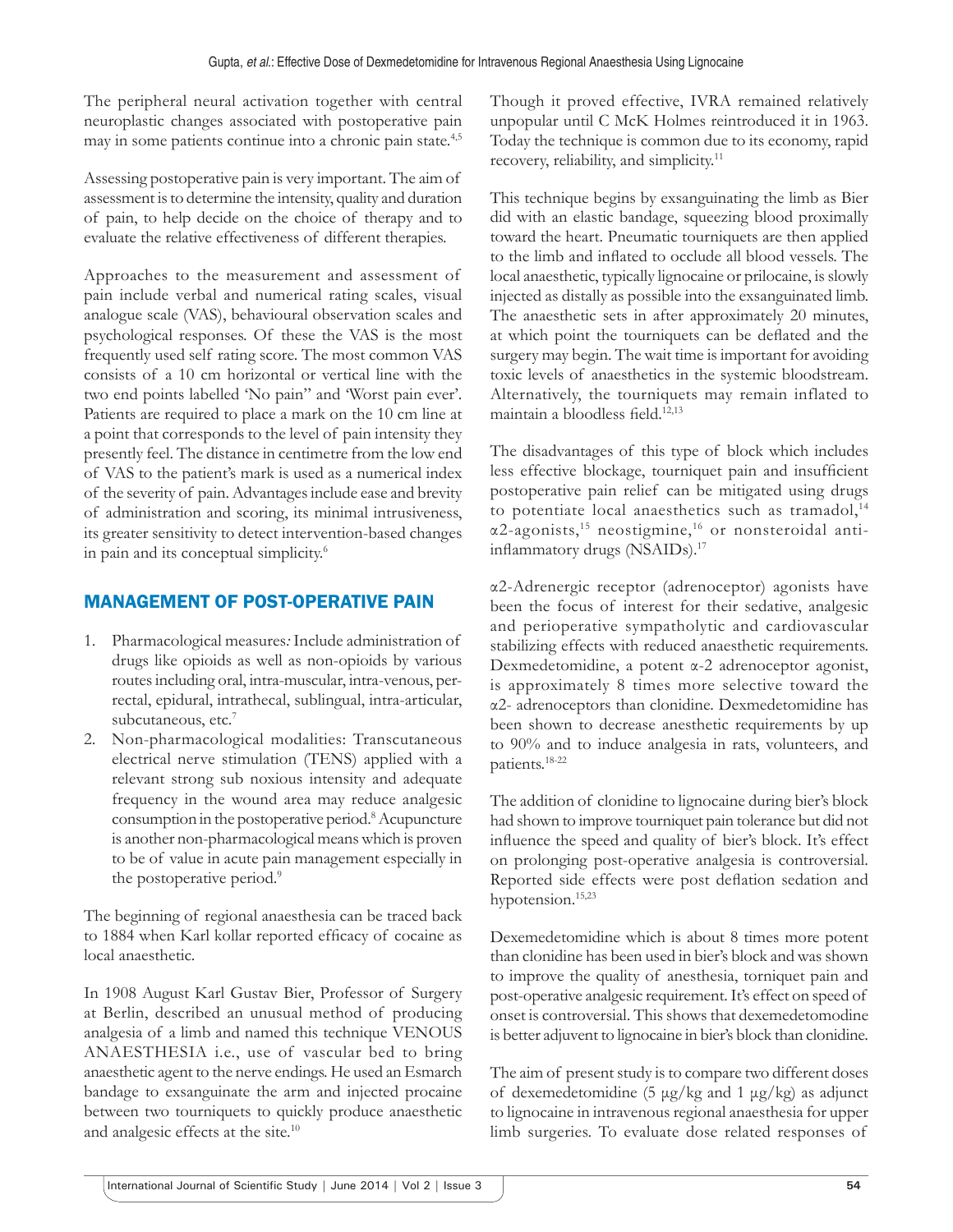dexemedetomidine on onset & quality of block, tourniquet pain and post-operative analgesia.

# MATERIAL AND METHODS

The present study was undertaken in 60 patients attending to Surgery and Orthopaedics Department of N.S.C.B. Medical College and Hospital, Jabalpur during routine and emergency hours for various minor and major surgical procedures involving upper extremities.

## **Selection of Cases**

An informed written consent was taken from all the patients in both groups after the approval of Institutional and Ethics Committee in patients of ASA class I and II of either sex aged between 17-70 years scheduled for various minor and major procedures involving upper extremities.

A detailed history, thorough physical examination, routine investigation and any special investigation if required was done for the study.

# **Criteria for Exclusion**

- 1. Patient with known hypersensitivity to local anaesthetic.
- 2. Patient with Severe peripheral vascular disease and neurological disease.
- 3. Where use of tourniquet was either not possible or contraindicated.
- 4. Patient with Hemolytic diathesis specially sickle cell anemia, epilepsy, diabities mellitus, hypertension, cardiovascular disease like myocardial infarction, cardiac arrhythmias, heart block, altered mentation were not included and procedures lasting for more than 90 min were also not considered.
- 5. Patient with allergy to study medication.
- 6. Therapy with adrenergic receptor antagonist, calcium channel blocker and ACE inhibitors.

# **Design of Study**

Patients were randomly divided into two groups (30 patients each).

Gr. A - received 40 ml,0.5% lignocaine (preservative free) with dexmedetomidine 0.5 μg/kg (original strength  $100 \mu g/ml$ ) in 1.0 ml to make final volume to 41ml.

Gr. B - received 40 ml, 0.5% lignocaine (preservative free) with dexmedetomidine 1 μg/kg (original strength  $100 \mu g/ml$ ) in 1.0 ml to make final volume to 41.0 ml.

#### **Technique**

Premedication: None of the patients in two groups were premedicated. Premedication with sedatives and narcotics was deliberately omitted so as to avoid any interference in the assessment of sensory and motor blockade.

Monitoring: The patients were asked frequently and monitored continuously for any discomfort during the surgery. Throughout the procedure tourniquet pressure was monitored and maintained. The pulse rate, BP, RR, were recorded every 10 min throughout the procedure.

Before starting the procedure it was ensured to keep resuscitation equipments and emergency drug to deal with any untoward effect. The patients were again assessed preoperatively. Pulse, BP and RR were noted. Intravenous line was secured in contralateral arm to assure an IV route.

A padded double cuff tourniquet was tested and positioned around the arm. A 22G butterfly needle was placed for injecting drug in a peripheral vein distal to the operative site, preferably over the dorsum of the hand and secured in position. Now the limb was elevated for exsanguination to 90 degrees for 3 min along with application of sterile bandage followed by inflation of proximal tourniquet cuff to 250 mmHg. This criterion was fixed for all cases of the study. Then a dose of 40 ml .5% lignocaine injected slowly either with dexmedetomidine  $.5 \,\mu$ g/kg or 1  $\mu$ g/kg (in 1.0 ml)depending upon the group as mentioned earlier.

#### **Assessment of Sensory Blockade**

After injecting drug (considered as time 0), the time of onset of sensory blockade is determined by pinprick using fine hypodermic needle. Sites used for sensory assessment included the thenar eminence (median nerve), hypothenar eminence (ulnar nerve)and first web space (radial nerve). Loss of pinprick sensation in all three skin areas was considered as complete sensory blockade.

#### **Assessment of Motor Blockade**

Patients were asked to make finger movements. Inability to do so was taken as motor blockade.

After 30 minutes to drug injection, distal cuff inflated to 250 mmHg which is followed by deflation of proximal cuff, to avoid any tourniquet discomfort in every case. Throughout the procedure tourniquet pressure was monitored and maintained at 250 mmhg. Following completion of surgery, tourniquet cuff is deflated with repeated deflation re-inflation technique. For this cuff is deflated for 10 sec and then reinflated again for 1 min. This sequence is repeated 3 times with great care taken not to deflate the cuff within 30 min of local anaesthetic injection in any case to avoid local anaesthetic toxicity. Even if the surgical procedure is over within 30 min, the tourniquet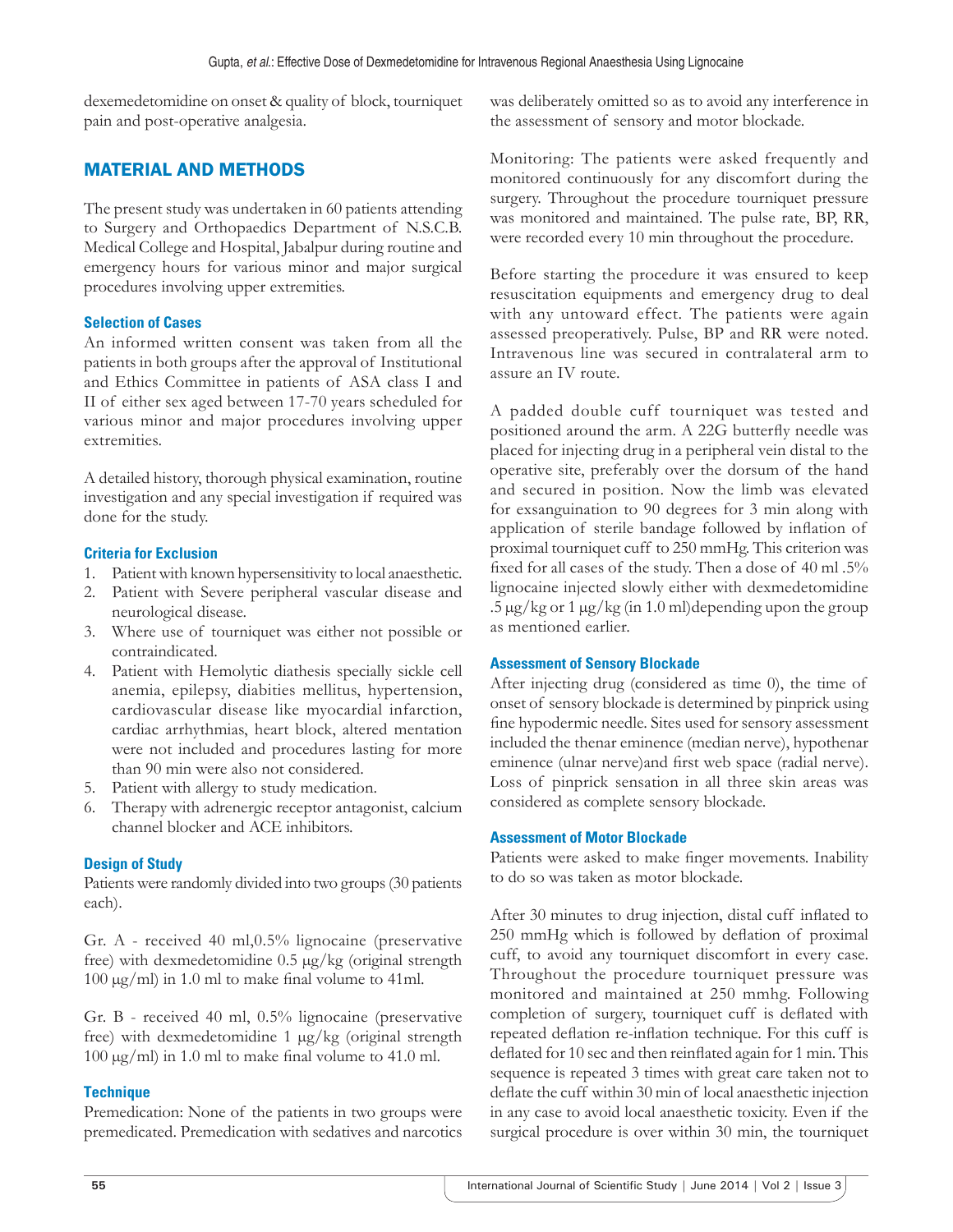was not deflated before 30 min. This was strictly observed throughout the study.

Torniquet Time: Time from the inflation of distal cuff to deflation of cuff was designated as the total tourniquet time and it was recorded in every case. All the patients were observed for at least 30 min postoperatively in recovery for signs of any untoward reaction.

### **Assessment of Quality of Block**

The quality of overall block was assessed according to the grading described by Ware R.J.(1979) as follows-

- 1. Excellent complete anaesthesia (lack of any sensation to pin prick and no movements of wrist and fingers)
- 2. Good complete anaesthesia (touch sensation may be preserved but no pain to pin prick and minor movements of fingers)
- 3. Fair adequate anaesthesia (slight discomfort but tolerable without any supplementation
- 4. Poor inadequate anaesthesia (requiring supplementation with either sedative systemic analgesics or general anaesthesia).

#### **Assessment of Post Operative Pain**

Postoperatively, the pain score was recorded by using visual analogue pain scale (VAS), between 0 to 10 (o-no pain, 10-most severe pain). Diclofenac was given I.M. as rescue analgesia when VAS values reached more ≥4. Duration of post operative analgesia was noted from deflation of tourniquet to VAS score of 4.

#### **Assessment of Sedation**

#### *Ramsay sedation scale*

| Score                       | Response                             |
|-----------------------------|--------------------------------------|
| 1                           | Anxious or restless or both          |
| $\mathcal{D}_{\mathcal{L}}$ | Cooperative, orientated and tranquil |
| 3                           | Responding to commands               |
|                             | Brisk response to stimulus           |
| 5                           | Sluggish response to stimulus        |
|                             | No response to stimulus              |

#### **Statistical Analysis**

The data of the present study were recorded into the computer and after its proper validation, check for error, coding & decoding were compiled and analysed using the software SPSS 18 for windows. Appropriate univariate and bivariate analysis were carried out using the Student *t* test for the continuous variable (Age, SBP, DBP,HR etc) and two-tailed Fisher exact test or chi-square  $(\chi^2)$  test for Categorical variables. All means are expressed as mean ± standard deviation. The critical levels of significance of the results were considered at 0.05 levels i.e.,  $P < 0.05$  was considered significant.

# RESULTS

Patients of ASA class I and II of either sexes, between 17-70 years of age were included in the study.

Patients were randomly divided into two groups (30 patients each).

Gr. A - received 40 ml, 0.5% lignocaine (preservative free) with Dexmedetomidine 0.5 μg/kg (original strength  $100 \mu g/ml$  in 1.0 ml to make final volume to 41 ml.

Gr. B - received 40 ml, 0.5% lignocaine (xylocard) with Dexmedetomidine 1 μg/kg (original strength 100 μg/ml) in  $1.0$  ml to make final volume to  $41.0$  ml.

| Table 1: Age wise distribution of patients |                |                |              |  |
|--------------------------------------------|----------------|----------------|--------------|--|
| Age in years                               | <b>Group A</b> | <b>Group B</b> | <b>Total</b> |  |
| $15 - 19$                                  | 4              | 6              | 10           |  |
|                                            | 13.3%          | 20.0%          | 16.7%        |  |
| $20 - 29$                                  | 11             | 13             | 24           |  |
|                                            | 36.7%          | 43.3%          | 40.0%        |  |
| 30-39                                      |                | 4              | 11           |  |
|                                            | 23.3%          | 13.3%          | 18.3%        |  |
| 40-49                                      | 4              | 5              | 9            |  |
|                                            | 13.3%          | 16.7%          | 15.0%        |  |
| 50-59                                      | 4              | U              | 4            |  |
|                                            | 13.3%          | $0.0\%$        | 6.7%         |  |
| $60+$                                      | Ω              | 2              | 2            |  |
|                                            | $0.0\%$        | 6.7%           | 3.3%         |  |
| Total                                      | 30             | 30             | 60           |  |
| Mean±SD                                    | 31.93±11.399   | 30.37±13.353   | 31.15±12.334 |  |
| P > 0.05                                   |                |                |              |  |

Table 1 describes the trend of age among studied groups. The mean ages among both groups were comparable.

| Table 2: Sex wise distribution of patients |                |                |              |  |
|--------------------------------------------|----------------|----------------|--------------|--|
|                                            | <b>Group A</b> | <b>Group B</b> | <b>Total</b> |  |
| Male                                       | 26             | 25             | 51           |  |
|                                            | 86.7%          | 83.3%          | 85.0%        |  |
| Female                                     |                | 5              | 9            |  |
|                                            | 13.3%          | 16.7%          | 15.0%        |  |
| Total                                      | 30             | 30             | 60           |  |
| P > 0.05                                   |                |                |              |  |

The majority of patients were males in both the groups. Out of 60 patients studied, 85% were males as compared to 15% females [Table 2].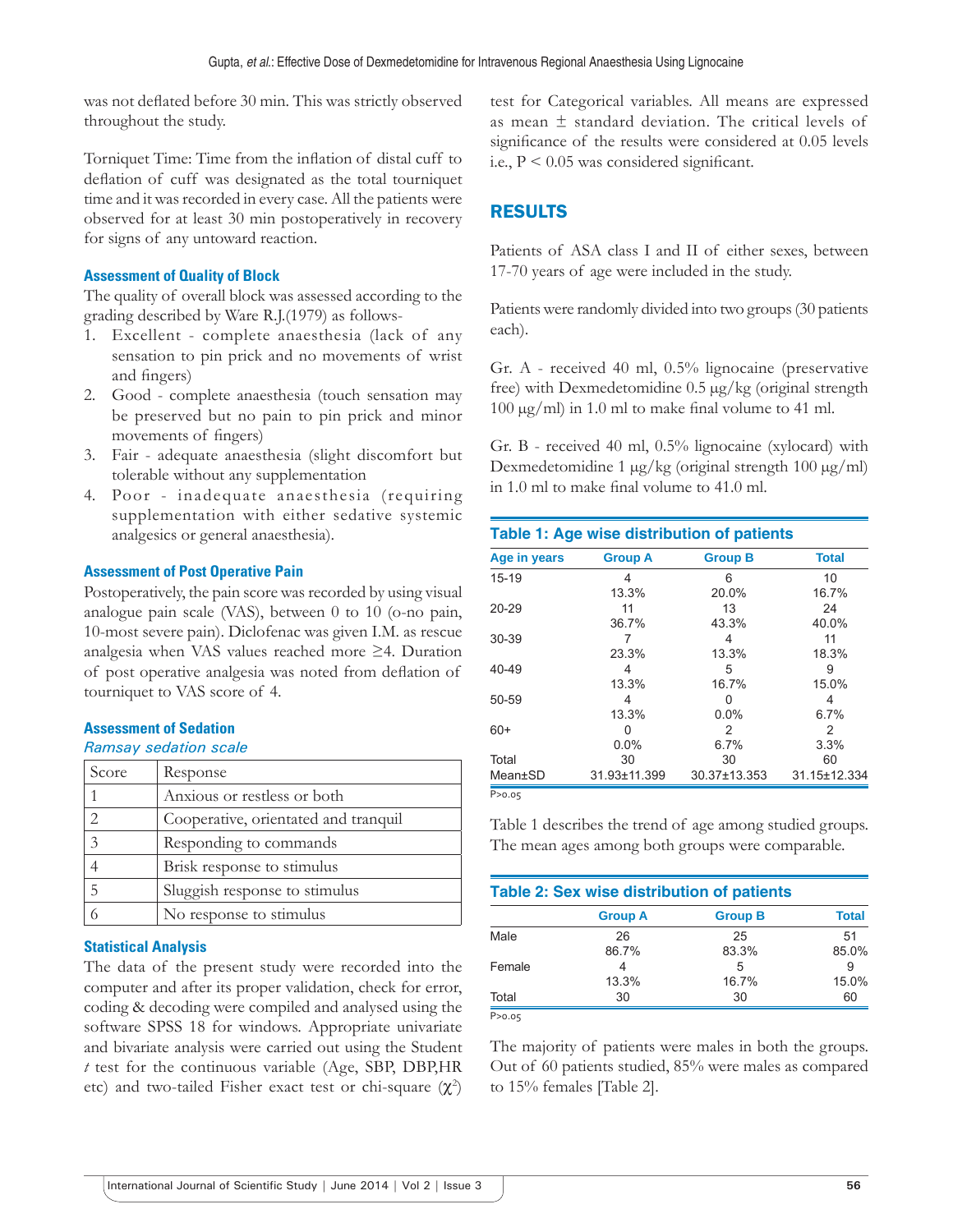| <b>Wt.</b> (kg) | <b>Group A</b> | <b>Group B</b> | <b>Total</b> |
|-----------------|----------------|----------------|--------------|
| 45-49           | U              | 2              | 2            |
|                 | $0.0\%$        | 6.7%           | 3.3%         |
| 50-54           | 5              | 6              | 11           |
|                 | 16.7%          | 20.0%          | 18.3%        |
| 55-59           | 8              | 13             | 21           |
|                 | 26.7%          | 43.3%          | 35.0%        |
| 60-64           | 9              |                | 16           |
|                 | 30.0%          | 23.3%          | 26.7%        |
| 65-69           | 4              |                | 5            |
|                 | 13.3%          | 3.3%           | 8.3%         |
| >70             | 4              |                | 5            |
|                 | 13.3%          | 3.3%           | 8.3%         |
| Total           | 30             | 30             | 60           |
| Mean±SD         | 60.30±6.154    | 56.80±5.301    | 58.55±5.962  |

Table 3 describes the trend of weight among studied groups. The mean weights among both groups were comparable.

Table 4 shows various surgeries performed in both group.

Table 5 show the variation in mean pulse rate in both the groups. Initially there was a rise in mean pulse rate in Group B which was statistically insignificant, later on after switching tourniquet there was a fall in mean pulse rate in both the group and finally pulse rate observed to fall back to near base line values which was also statistically insignificant.

Table 6 show the variation in mean systolic blood pressure in both the groups. There was an initial rise in mean systolic blood pressure which was followed by a gradual fall. The values than returned back to baseline gradually. None of the patients in either group developed hypotention.

Table 7 show the variation in mean diastolic blood pressure in both the groups. The changes in diastolic blood pressure were not significant in either of the groups.

Table 8 show the changes in mean respiratory rate in both the groups. There was no significant change in respiratory rate in either of the groups.

Table 9 show the mean onset of sensory block in studied groups. The mean onset of sensory block in Group B was significantly shorter than Group A.

Table 10 show the mean onset of motor block in studied groups. The onset of motor block in Group B was significantly shorter than Group A.

| <b>Table 4: Type of surgery</b> |            |           |              |
|---------------------------------|------------|-----------|--------------|
|                                 | A          | в         | <b>Total</b> |
| 3RD metacarpal amputation       | 1          | 0         | 1            |
|                                 | 3.3%       | 0.0%      | 1.7%         |
| Alli's plate fixation           | 1          | 0         | 1            |
|                                 | 3.3%       | 0.0%      | 1.7%         |
| AV malformation                 | 1          | 0         | 1            |
|                                 | 3.3%       | 0.0%      | 1.7%         |
| Bone biopsy                     | 0          | 1         | 1            |
|                                 | 0.0%       | 3.3%      | 1.7%         |
| Contracture release             | 1          | 3         | 4            |
|                                 | 3.3%       | 10.0%     | 6.7%         |
| Curettage of RT ULNA            | 0          | 1         | 1            |
|                                 | 0.0%       | 3.3%      | 1.7%         |
| Debridement                     | 2          | 2         | 4            |
|                                 | 6.7%       | 6.7%      | 6.7%         |
| Delta frame                     | 1          | 1         | 2            |
|                                 | 3.3%       | 3.3%      | 3.3%         |
| Ganglion excision               | 2          | 0         | 2            |
|                                 | 6.7%       | 0.0%      | 3.3%         |
| Ganglion removal                | 0          | 2         | 2            |
|                                 | 0.0%       | 6.7%      | 3.3%         |
| Implant removal                 | 2          | 3         | 5            |
|                                 | 6.7%       | 10.0%     | 8.3%         |
| Jess distractor                 | 2          | 1         | 3            |
|                                 | 6.7%       | 3.3%      | 5.0%         |
| K wire fixation                 | 0          | 4         | 4            |
|                                 | $0.0\%$    | 13.3%     | 6.7%         |
| K-wire fixation                 | 7          | 0         | 7            |
|                                 | 23.3%<br>0 | 0.0%<br>1 | 11.7%        |
| Nailing                         | 0.0%       | 3.3%      | 1<br>1.7%    |
| Orif                            | 2          | 3         | 5            |
|                                 | 6.7%       | 10.0%     | 8.3%         |
| Radial head excision            | 0          | 1         | 1            |
|                                 | 0.0%       | 3.3%      | 1.7%         |
| Radial plating                  | 1          | 0         | 1            |
|                                 | 3.3%       | 0.0%      | 1.7%         |
| SSG                             | 2          | 2         | 4            |
|                                 | 6.7%       | 6.7%      | 6.7%         |
|                                 |            |           |              |
| Tendon repair                   | 4          | 2         | 6            |
|                                 | 13.3%      | 6.7%      | 10.0%        |
| Thumb amputation                | 0          | 1         | 1            |
|                                 | 0.0%       | 3.3%      | 1.7%         |
| Ulnar plating                   | 1          | 1         | 2            |
|                                 | 3.3%       | 3.3%      | 3.3%         |
| Venous flap of ring fingure     | 0          | 1         | 1            |
|                                 | 0.0%       | 3.3%      | 1.7%         |
| Total                           | 30         | 30        | 60           |

Table 11 show mean duration of tourniquet time. The tourniquet time in both the groups was comparable.

Table 12 show median sedation scores of both the groups at 30, 60 and 90 minute intervals following tourniquet deflation. Both the group showed comparable low level of sedation as depicted by Ramsay Sedation Scale.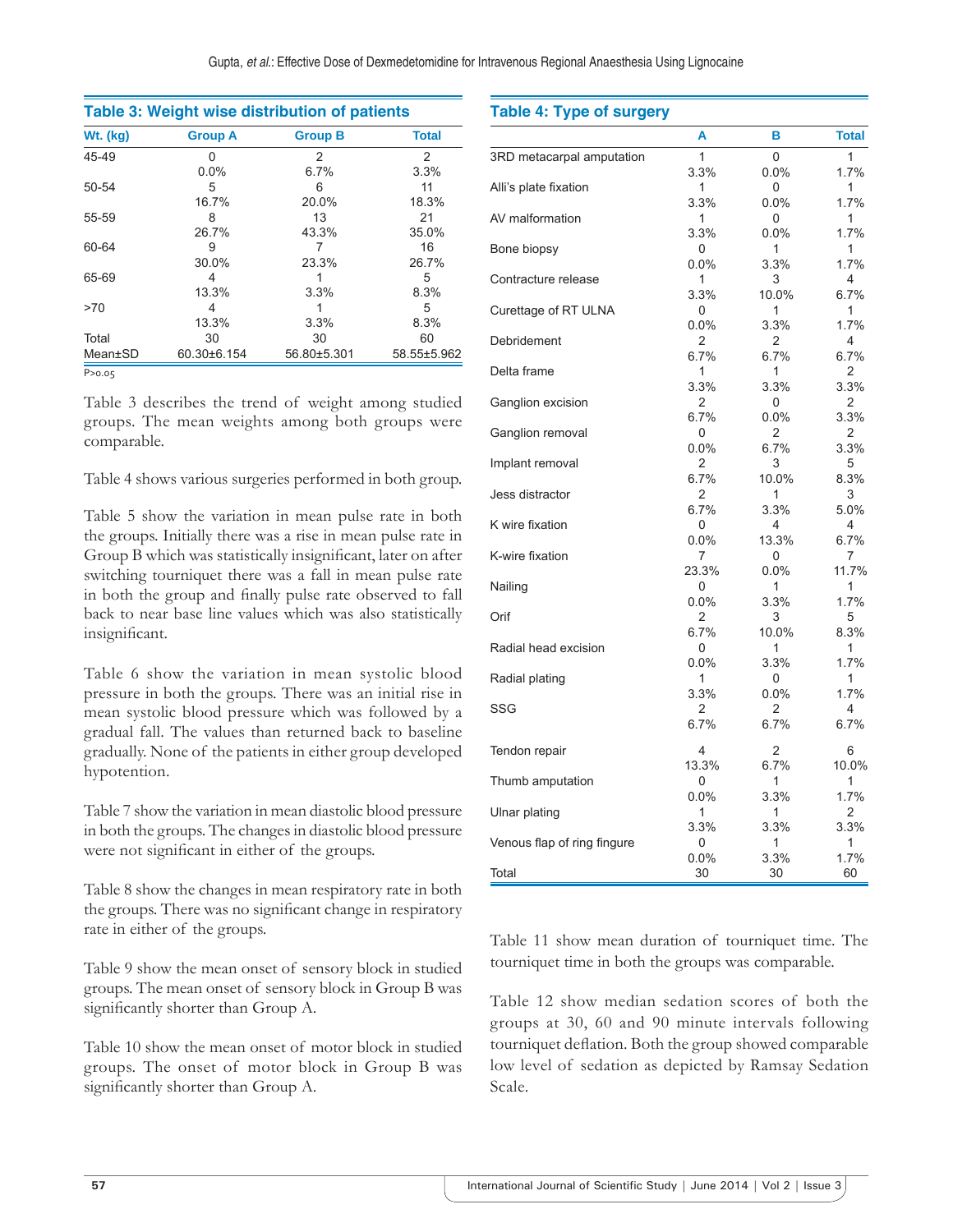|              | Table 5: Change in mean pulse rate±SD |                                                                                     |                            |             |                  |                  |  |
|--------------|---------------------------------------|-------------------------------------------------------------------------------------|----------------------------|-------------|------------------|------------------|--|
| <b>Group</b> | <b>Preop</b>                          | 5 min. after<br><b>Before switch</b><br>initiation of surgery<br>over of tourniquet | After tourniquet deflation |             |                  |                  |  |
|              |                                       |                                                                                     |                            | 5 min       | $10 \text{ min}$ | $15 \text{ min}$ |  |
| Α            | 78.80±7.327                           | 78.53±7.181                                                                         | 78.80±7.058                | 77.40±6.729 | 77.13±6.761      | 78.27±7.158      |  |
| B            | 79.13±6.922                           | 80.53±6.146                                                                         | 80.67±6.712                | 78.00±6.787 | 78.73±6.247      | 79.47±6.078      |  |
| Total        | 78.97±7.069                           | 79.53±6.703                                                                         | 79.73±6.894                | 77.70±6.708 | 77.93±6.504      | 78.87±6.611      |  |

| Table 6: Change in mean systolic blood pressure (mmhg)±SD |               |                                                                                     |              |                            |                  |                  |  |
|-----------------------------------------------------------|---------------|-------------------------------------------------------------------------------------|--------------|----------------------------|------------------|------------------|--|
| <b>Group</b>                                              | <b>Preop</b>  | <b>Before switch</b><br>5 min. after<br>initiation of surgery<br>over of tourniquet |              | After tourniquet deflation |                  |                  |  |
|                                                           |               |                                                                                     |              | 5 min                      | $10 \text{ min}$ | $15 \text{ min}$ |  |
| A                                                         | 125.73±7.679  | $127.13 \pm 7.533$                                                                  | 127.07±7.139 | 124.40±7.209               | 125.07±6.843     | 125.87±7.500     |  |
| B                                                         | 123.27±10.312 | 124.27±9.214                                                                        | 125.27±8.812 | 122.27±9.303               | 123.77±8.565     | 125.20±8.181     |  |
| Total                                                     | 124.50±9.099  | 125.70±8.468                                                                        | 126.17±8.002 | 123.33±8.321               | 124.42±7.714     | 125.53±7.788     |  |

|              | Table 7: Change in mean diastolic blood pressure (mmhg)±SD                                          |                                   |             |             |                  |                  |  |
|--------------|-----------------------------------------------------------------------------------------------------|-----------------------------------|-------------|-------------|------------------|------------------|--|
| <b>Group</b> | 5 min. after<br><b>Before switch</b><br><b>Preop</b><br>initiation of surgery<br>over of tourniquet | <b>After tourniquet deflation</b> |             |             |                  |                  |  |
|              |                                                                                                     |                                   |             | 5 min       | $10 \text{ min}$ | $15 \text{ min}$ |  |
| A            | 79.53±6.296                                                                                         | $81.13 \pm 5.818$                 | 80.87±5.244 | 78.33±6.348 | 79.00±6.187      | 80.87±5.865      |  |
| B            | 79.33±7.265                                                                                         | 80.33±6.870                       | 81.00±6.029 | 78.00±6.303 | 77.87±5.380      | 78.20±4.965      |  |
| Total        | 79.43±6.741                                                                                         | 80.73±6.324                       | 80.93±5.602 | 78.17±6.274 | 78.43±5.777      | 79.53±5.552      |  |

|              | Table 8: Changes in mean respiratory rate ± SD |                       |                      |             |                                   |                  |  |
|--------------|------------------------------------------------|-----------------------|----------------------|-------------|-----------------------------------|------------------|--|
| <b>Group</b> | <b>Preop</b>                                   | 5 min. after          | <b>Before switch</b> |             | <b>After tourniquet deflation</b> |                  |  |
|              |                                                | initiation of surgery | over of tourniquet   | 5 min       | $10 \text{ min}$                  | $15 \text{ min}$ |  |
| A            | 16.57±0.898                                    | 17.87±0.900           | 17.40±0.932          | 16.67±0.959 | 16.83±0.986                       | 17.87±0.900      |  |
| B            | 17.27±1.230                                    | 17.47±1.167           | 17 27 + 1 11 2       | 16.93±1.015 | 17.07±1.015                       | 17.20±0.997      |  |
| Total        | 16.92±1.124                                    | 17.67±1.052           | 17.33±1.020          | 16.80±0.988 | 16.95±0.999                       | 17.53±0.999      |  |

| Table 9: Mean onset of sensory block (minutes±SD) |                        |                        |  |  |
|---------------------------------------------------|------------------------|------------------------|--|--|
| <b>Group</b>                                      |                        |                        |  |  |
| Onset (minutes±SD)<br>Total                       | $3.89 \pm 0.914$<br>30 | $1.05 \pm 0.346$<br>30 |  |  |
| P<0.0001                                          |                        |                        |  |  |

| Table 10: Mean onset of motor block (minutes±SD) |                   |                  |  |  |
|--------------------------------------------------|-------------------|------------------|--|--|
| <b>Group</b>                                     |                   |                  |  |  |
| Onset (minutes±SD)                               | $10.62 \pm 2.185$ | $5.30 \pm 1.149$ |  |  |
| Total                                            | 30                | 30               |  |  |
| P<0.0001                                         |                   |                  |  |  |

# **Table 11: Mean duration of tourniquet time (minutes±SD)**

| <b>Group</b>          |             |             |
|-----------------------|-------------|-------------|
| Duration (minutes±SD) | 51.60±5.157 | 53.80±4.773 |
| Total                 | 30          | 30          |
| P > 0.05              |             |             |

## **Table 12: Median sedation score (maximumminimum)**

| <b>Group</b> | Sedation score (after tourniquet deflation) |          |          |  |
|--------------|---------------------------------------------|----------|----------|--|
|              | <b>30 min</b>                               | 60 min   | 90 min   |  |
| A            | $2(1-3)$                                    | $1(1-2)$ | $1(1-2)$ |  |
| B            | $2(1-3)$                                    | $2(1-2)$ | $1(1-2)$ |  |
| P > 0.05     |                                             |          |          |  |

| Table 13: Median vas score (maximum-minimum) |                |                |  |
|----------------------------------------------|----------------|----------------|--|
| <b>Duration</b>                              | <b>Group A</b> | <b>Group B</b> |  |
| 1 <sup>st</sup> Hour                         | $1(0-2)$       | $0(0-1)$       |  |
| $2nd$ Hour                                   | $2(1-4)$       | $1(0-2)$       |  |
| 3rd Hour                                     | $4(1-4)$       | $1(1-2)$       |  |
| 4 <sup>th</sup> Hour                         | $3(2-4)$       | $2(1-4)$       |  |
| 5 <sup>th</sup> Hour                         | $4(3-4)$       | $3(1-4)$       |  |
| 6 <sup>th</sup> Hour                         | $4(4-4)$       | $4(2-4)$       |  |
| 7 <sup>th</sup> Hour                         |                | $3.5(2-4)$     |  |
| 8 <sup>th</sup> Hour                         |                | $4(4-4)$       |  |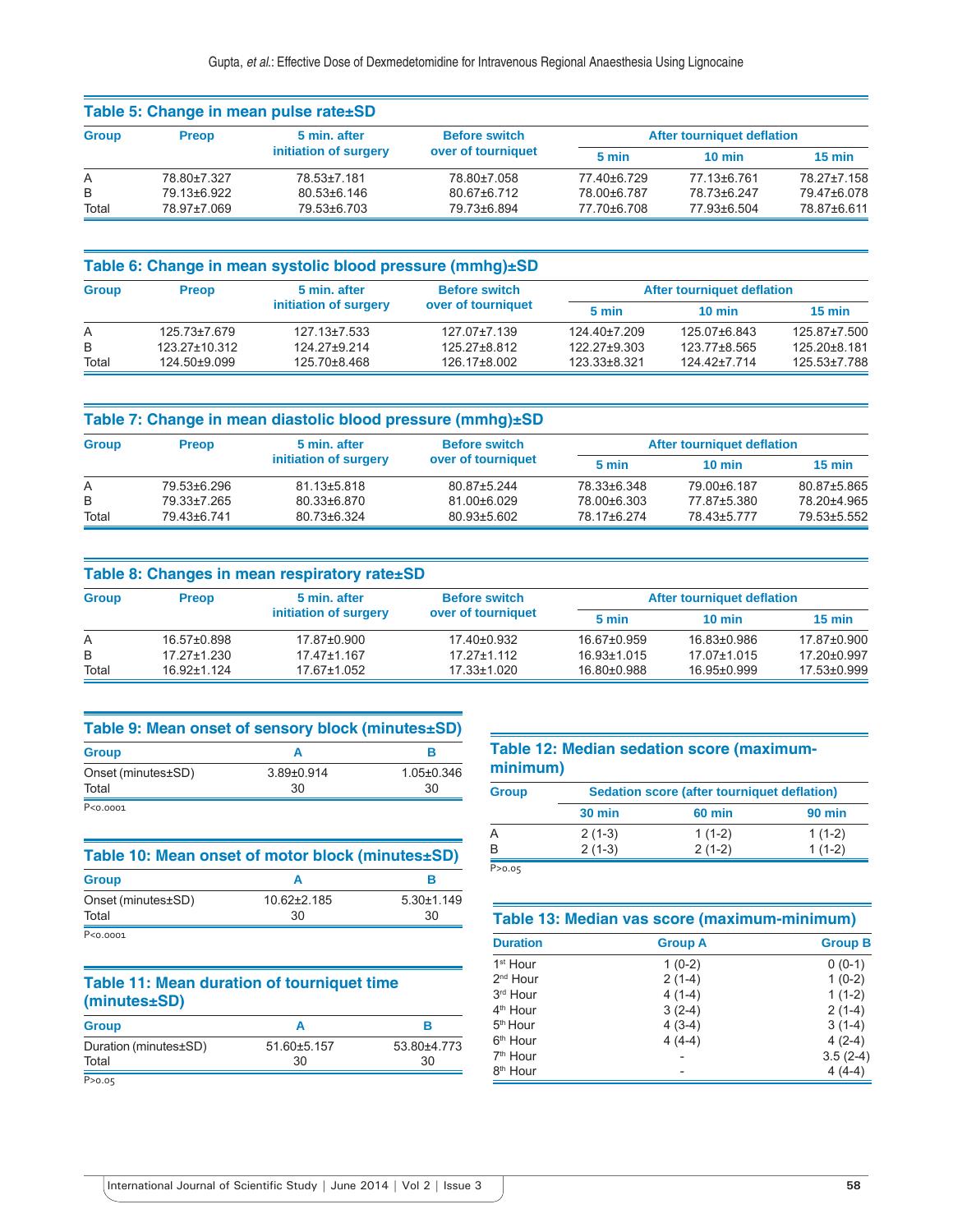#### **Ramsay sedation scale**

| Score                       | Response                             |
|-----------------------------|--------------------------------------|
|                             | Anxious or restless or both          |
| $\mathcal{D}_{\mathcal{L}}$ | Cooperative, orientated and tranquil |
| 3.                          | Responding to commands               |
|                             | Brisk response to stimulus           |
| 5.                          | Sluggish response to stimulus        |
|                             | No response to stimulus              |

#### **Table 14: Mean duration of post-operative analgesia (minutes±SD)**

| <b>Group</b>                      |                     |                     |
|-----------------------------------|---------------------|---------------------|
| Duration of analgesia±SD<br>Total | 174.20±67.076<br>30 | 331.53±78.267<br>30 |
| t=-8.360; P<0.0001                |                     |                     |

Table 13 show median VAS scores of both the groups at hourly interval. At each hourly interval, median VAS score of Group B was statistically lower than median VAS score of Group A except at 6th hour.The study for Group A ended at 6th hour while the study of VAS for Group B was continued upto 8th hour in accordance to the end point of achievement of median VAS≥4.

Table 14 show the mean duration of post-operative analgesia in both groups. Mean duration of analgesia was significantly longer in Group B.

| <b>Table 15: Quality of block</b>     |                |                |              |
|---------------------------------------|----------------|----------------|--------------|
| <b>Grading of quality of blockade</b> | <b>Group A</b> | <b>Group B</b> | <b>Total</b> |
| Excellent                             | 25             | 27             | 52           |
| Good                                  | 83.3%          | 90.0%<br>З     | 86.7%        |
|                                       | 13.3%          | 10.0%          | 11.7%        |
| Fair                                  | 3.3%           | $0.0\%$        | 1.7%         |
| Poor                                  | 0.0%           | $0.0\%$        | 0.0%         |
| Total                                 | 30             | 30             | 60           |
| D > 0.05                              |                |                |              |

Table 15 shows the grading of quality of blockade among both groups. In majority of the cases it was excellent.

Table 16 show complication rates noted post-operatively in studied groups. Majority showed no complication attributed either to the drug or to technique.

# **DISCUSSION**

Intravenous regional anaesthesia (IVRA) is a simple and reliable method of providing anaesthesia for extremity

| <b>Table 16: Complications</b> |                |                |              |
|--------------------------------|----------------|----------------|--------------|
|                                | <b>Group A</b> | <b>Group B</b> | <b>Total</b> |
| Dry mouth                      |                | 2              | 3            |
|                                | 3.3%           | 6.7%           | 5.0%         |
| Bradycardia                    |                |                |              |
|                                | $0.00\%$       | 3.3%           | 3.3%         |
| Tinnitus                       |                |                |              |
|                                | $0.00\%$       | 3.3%           | 3.3%         |
| Perioral numbness              |                |                |              |
|                                | $0.00\%$       | 3.3%           | 3.3%         |
| Nil                            | 29             | 25             | 54           |
|                                | 96.7%          | 83.3%          | 90%          |
| Total                          | 30             | 30             | 60           |

surgery. This technique begins with exsanguinating the limb with an elastic bandage and squeezing blood proximally toward the heart. Then Pneumatic tourniquets are applied to the limb and inflated to occlude the blood vessels. The local anaesthetic, typically lignocaine or prilocaine, is slowly injected as distally as possible into the exsanguinated limb. The administration of IVRA requires only the skill to perform a venipuncture. Limitation of IVRA has been tourniquet pain and the inability to provide postoperative analgesia as compared with peripheral nerve blocks.

As mentioned above IVRA occasionally does not provide effective anaesthesia and postoperative analgesia. To improve the quality of IVRA as well as to prolong the duration of postoperative analgesia, the addition of various drugs to local anaesthetics found with controversial results such as tramadol,<sup>14</sup> clonidine,<sup>15</sup> neostigmine,<sup>16</sup> nonsteroidal anti-inflammatory drugs (NSAIDs).<sup>17</sup>

The use of an α2- agonist as an adjunct in pain management is attractive because of the potentiating that occurs through their action at the central and peripheral sites.<sup>28</sup> Two drugs belonging to the α2 adrenoceptor agonist namely clonidine and dexmedetomidine have been the focus of adjuncts in IVRA in recent clinical studies.

Gentili M et al  $(1999)^{15}$  showed that clonidine 150 μg produced a significant increase in tourniquet tolerance in patients undergoing IVRA.

Lurie SD et al  $(2000)^{27}$  reported the efficacy of 1  $\mu$ g/kg clonidine added to IVRA lignocaine in decreasing the onset of severe tourniquet pain and found that it delayed the sensory onset time.

Reuben et al (1999)reported that the addition of 1 μg/kg clonidine to lignocaine, 0.5%, for IVRA in patients undergoing ambulatory hand surgery improves postoperative analgesia without causing significant side effects during the first postoperative day.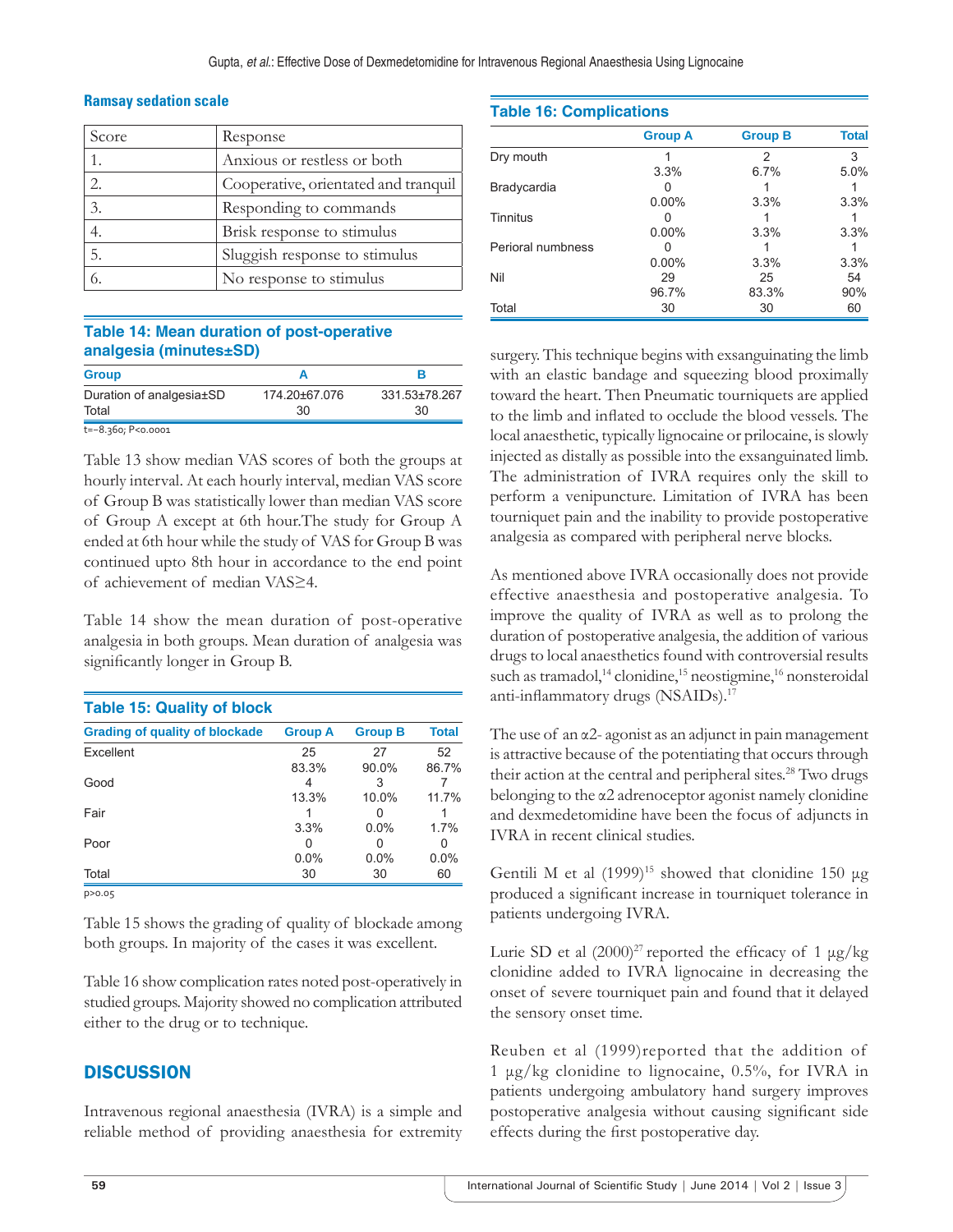Kleinschmidt S et al  $(1997)^{23}$  conducted a study to investigatethe effect of the addition of clonidine 2 μg/kg to prilocaine 0.5% for intravenous regional anaesthesia (IVRA) in the arm. There were no significant differences between the groups concerning the onset and recovery characteristics of sensory and motor blockade, postoperative pain or side effects.

Dexmedetomidine is a potent α2-adrenoceptor agonist with eight time's higher affinity for the receptors than clonidine. Dexmedetomidine produces sedation, analgesia and anxiolysis. Dexmedetomidine compared to Clonidine is a more selective α2-adrenoceptor agonist, which might permit its application in relatively high doses for sedation and analgesia without the unwanted vascular effects from activation of α1-receptors. In addition, dexmedetomidine is shorter-acting drug than clonidine and has a reversal drug for its sedative effect, Atipamezole. These properties make dexmedetomidine suitable for sedation and analgesia during the peri-operative period: As premedication, as an anesthetic adjunct for general and regional anesthesia, and as postoperative sedative and analgesic.

Study by Dilek Memis et al  $(2004)^{24}$  found that the addition of dexmedetomidine 0.5 μg/kg to lignocaine for IVRA leads to significant decreases in sensory and motor block onset time compared with a control group. Later, AEsmaoglu et al  $(2005)^{25}$  found that addition of 1  $\mu$ g/kg dexmedetomidine to lignocaine for intravenous regional anesthesia leads to improved quality of anaesthesia and decreased analgesic requirements, but had no effect on the sensory and motor block onset and regression times.

Kol, Iclal O et al  $(2009)^{26}$  conducted study on addition of dexmedetomidine or lornoxicam to prilocaine in intravenous regional anaesthesia for hand or forearm surgery: A randomized controlled study. They suggested that addition of dexmedetomidine had a more potent effect, shortening sensory block onset time and prolonging sensory block recovery time more than lornoxicam.

No previous study has shown comparison between two different doses of dexmedetomidine in IVRA technique. The purpose of the present study is to compare two different doses. 5 μg/kg & 1 μg/kg of dexmedetomidine when added to lignocaine 0.5% in terms of onset of sensory & motor block, duration of post-operative analgesia & quality of block. So, as to come up with an optimal dose having favorable outcome with least side effects.

With this aim, we conducted 'A comparative study of two different doses of dexmedetomidine as adjunct to lignocaine in intravenous regional anesthesia for upper limb surgery' in 60 Patients of ASA class I and II of either sexes, between 17-70 years of age at N.S.C.B. Medical College and Hospital, Jabalpur.

Patients were randomly divided into two groups (30 patients each).

Gr. A - received 40 ml, 0.5% lignocaine (preservative free) with dexmedetomidine 0.5 μg/kg (original strength  $100 \mu g/ml$ ) in 1.0ml to make final volume to 41 ml.

Gr. B - received 40 ml, 0.5% lignocaine (preservative free) with dexmedetomidine 1 μg/kg (original strength  $100 \mu g/ml$ ) in 1.0 ml to make final volume to 41.0 ml.

The data of the present study were recorded into the computer and after its proper validation, check for error, coding & decoding were compiled and analysed using the software SPSS 18 for windows. Appropriate univariate and bivariate analysis were carried out using the Student *t* test for the continuous variable (Age, SBP, DBP,HR etc) and two-tailed Fisher exact test or chi-square (c2 )test for Categorical variables. All means are expressed as mean ± standard deviation. The critical levels of significance of the results were considered at  $0.05$  levels i.e.  $P \le 0.05$  was considered significant.

The demographic data of this study show that all patients are within range of 17-70 years of age. The mean age of Group A subjects was 31.93 (±11.399 )years and Group B cases was 30.37 (±13.353) years. They were comparable.

The mean body weight of Group A subjects was observed 60.30 $\pm$ 6.154 kgs and Group B cases it was 56.80 $\pm$ 5.301 kgs. They were comparable.

The majority of patients were males in both the groups. Out of 60 patients studied, 85% were males as compared to 15% females.

The type of surgery between both studied groups was comparable.

Mean duration of tourniquet was 51.60±5.157 min in Group A & 53.80±4.773 min in Group B which was also comparable.

Since all the groups were demographically similar  $(p>0.05)$ in all the comparisons), it can be presumed that the groups are comparable for the purpose of the study. No premedication was used in study population it can therefore be presumed that recording of parameters pertaining to sensory analgesia were consistently accurate. Thus, the patients of both the groups in study were comparable in regards to age, weight and sex distribution.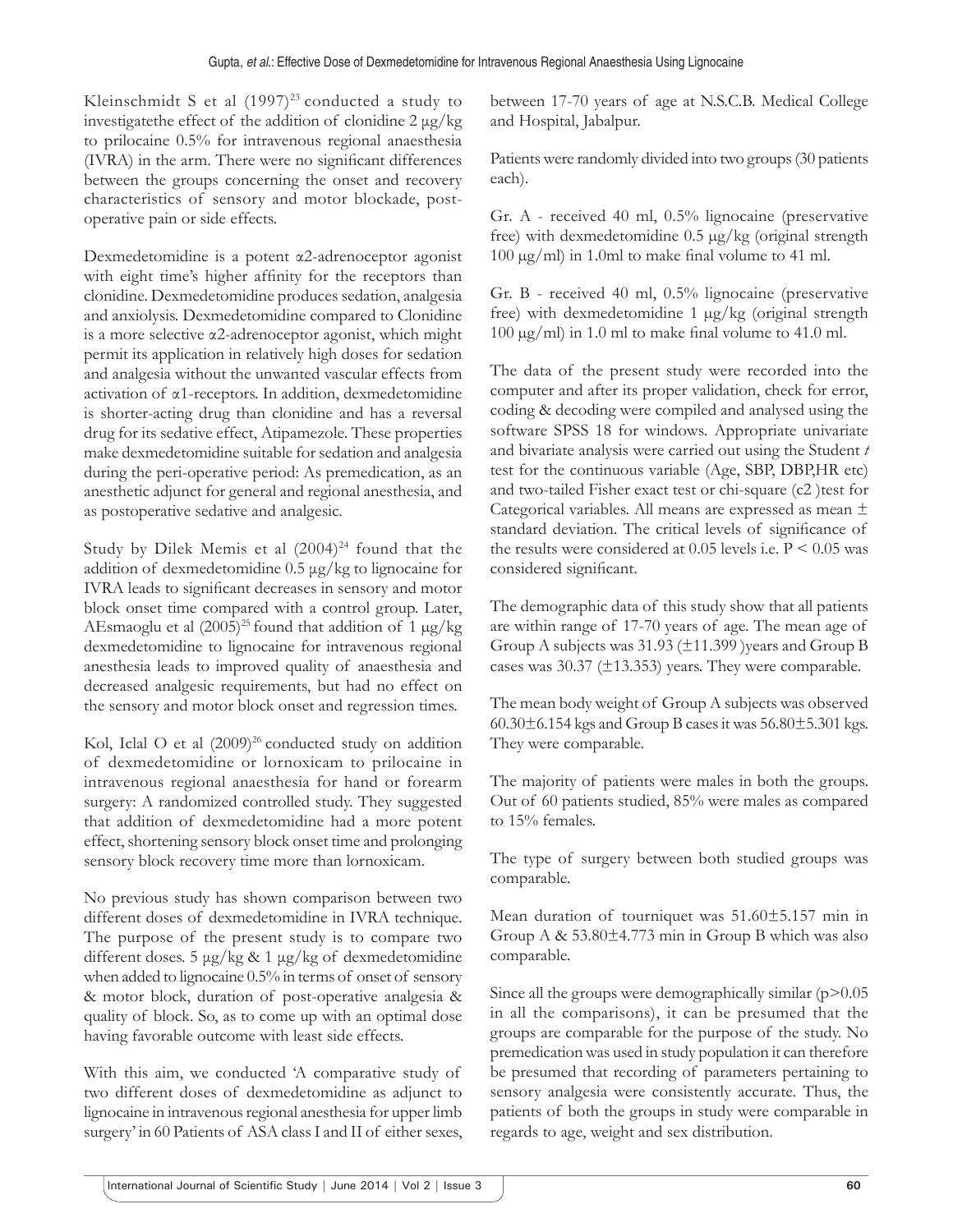In this study, it was observed that initially there was a rise in mean pulse rate in Group B which was statistically insignificant, later on after switching tourniquet there was a fall in mean pulse rate in both the group and finally pulse rate observed to fall back to near base line values which was also statistically insignificant.

It was also seen that there was a initial rise in mean systolic blood pressure followed by gradual fall and then back to near base line values. None of the patients in either group developed hypotention. The changes in diastolic blood pressure were not significant in either of the groups.

The changes in respiratory rate were also not significant in either of the groups.

The mean onset of sensory and motor blockade in Group B was  $1.05\pm346$  &  $5.30\pm1.149$  minutes while it was 3.89±.914 & 10.62±2.185 minutes in Group A. Difference in mean onset of sensory & motor block between Group  $A \& B$  was statistically highly significant (P<0.0001). Dilek Memis et al  $(2004)^{24}$  in his study also found that the addition of dexmedetomidine 0.5 μg/kg to lignocaine for IVRA leads to significant decreases in sensory and motor blocks onset time compared with a control group. Later, AEsmaoglu et al (2005)<sup>25</sup> found that addition of 1 μg/kg dexmedetomidine to lignocaine had no effect on the sensory and motor blocks onset times which is not in agreement with our study.

Median sedation score of Group A at 30, 60 and 90 minute (in terms of median with minimum and maximum values)were  $2(1-3)$ ,  $1(1-2)$ ,  $1(1-2)$  and that of Group B were 2(1-3), 2(1-2), 1(1-2). Results showed low level of sedation as per Ramsay Sedation Scale with intergroup insignificance. Dilek Memis et al  $(2004)^{24}$  in their study also foundno statistical difference between groups for sedation values at any intra-operative and post-operative period when compareddexmedetomidine. 5 μg/kg with control group. AEsmaoglu et al  $(2005)^{25}$  in their study found higher sedation score levels post-operatively in dexmedetomidine 1 μg/kg group than their control group and it was in accordance to the sedation level of group B (1 μgm/kg) of present study.

Median VAS score at each hourly interval of Group B was statistically lower than median VAS score of Group A except at  $6<sup>th</sup>$  hour at which the values were equal in both groups. The study for Group A ended at 6<sup>th</sup> hour while the study of VAS for Group B was continued up to  $8<sup>th</sup>$  hour in accordance to the end point of achievement of median VAS≥4. The median VAS score was below 4 in the first two hours in Group A while it was below 4 for up till 6th hour in Group B. Dilek Memis et al  $(2004)^{24}$  in their study using

0.5 μgm/kg dexmedetomidine as adjuvant also observed VAS below 4 in the first two hours. Which in accordance to the observation of our Group A (0.5 μgm/kg dexmedetomidine). A Esmaoglu et al  $(2005)^{25}$  in their study using 1.0 μgm/kg dexmedetomidine as adjuvant observed VAS score of 0 during their two hours of observational postoperative period.

The mean duration of post-operative analgesia was 174.20±67.076 minutes in Group A and 331.53±78.267 minutes in Group B. Duration of analgesia was significantly longer in Group B than Group A which was statistically highly significant (P<0.0001). This result correlate well with the study conducted by Dilek Memis et al  $(2004)^{24}$  & AEsmaoglu et al  $(2005)$ ,<sup>25</sup> they found significantly prolonged duration of analgesia with dexmedetomidine group when compared with control group.

Quality of blockade was excellent in 83.3% cases in Group A and 90% of cases in Group B. It was good in 13.3% of cases in Group A & 10% of cases in Group B. The quality of block was not found to be poor in any cases in either group. Dilek Memis et al (2004)<sup>24</sup> & AEsmaoglu et al (2005)<sup>25</sup> also found quality of blockade statistically better in dexmedetomidine group.

There were only few incidence of side effects encountered in our study like, dryness of mouth which was observed in  $1(3.3\%)$  case in Group A and  $2(6.7\%)$  cases in Group B, bradycardia, tinnitus & peri-oral numbness were noted in 3.3% cases only in Group B. All the results were statistically non significant  $(P>0.05\%)$  among the groups and easily ameliorated by drugs or by mere observation which was in disagreement with the study of AEsmaoglu et al (2005)<sup>25</sup> who at a dose of 1 μg/kg dexmedetomidine did not observe any side-effect such as hypotension or bradycardia which required treatment.

To conclude, this study demonstrated that the addition of 1 μg/kg dexmedetomidine to lignocaine for IVRA showed significantly better improvement in the quality of anaesthesia and postoperative analgesia in comparison to.  $5 \mu g/kg$  dexmedetomidine, without causing any significant side-effects. So, we prefer to use dexmedetomidine at a dose of 1 μg/kg as an adjunct to lignocaine in IVRA for upper limb surgeries.

# REFERENCES

- 1. MerskyH.Pain terms: A list with definition and notes on usage. Recommended by the I*ASP subcommittee on Taxonomy. Pain*.1979; 6; 249-252.
- 2. Jorgen BD, Kehlet H. Postoperative pain and it's management. In: McMohan SB, Koltzenburg M, editors. *Wall and Melzack's Textbook of pain*. 5th ed. Elsevier Churchill Livingstone: Philadelphia; 2006. p. 635.